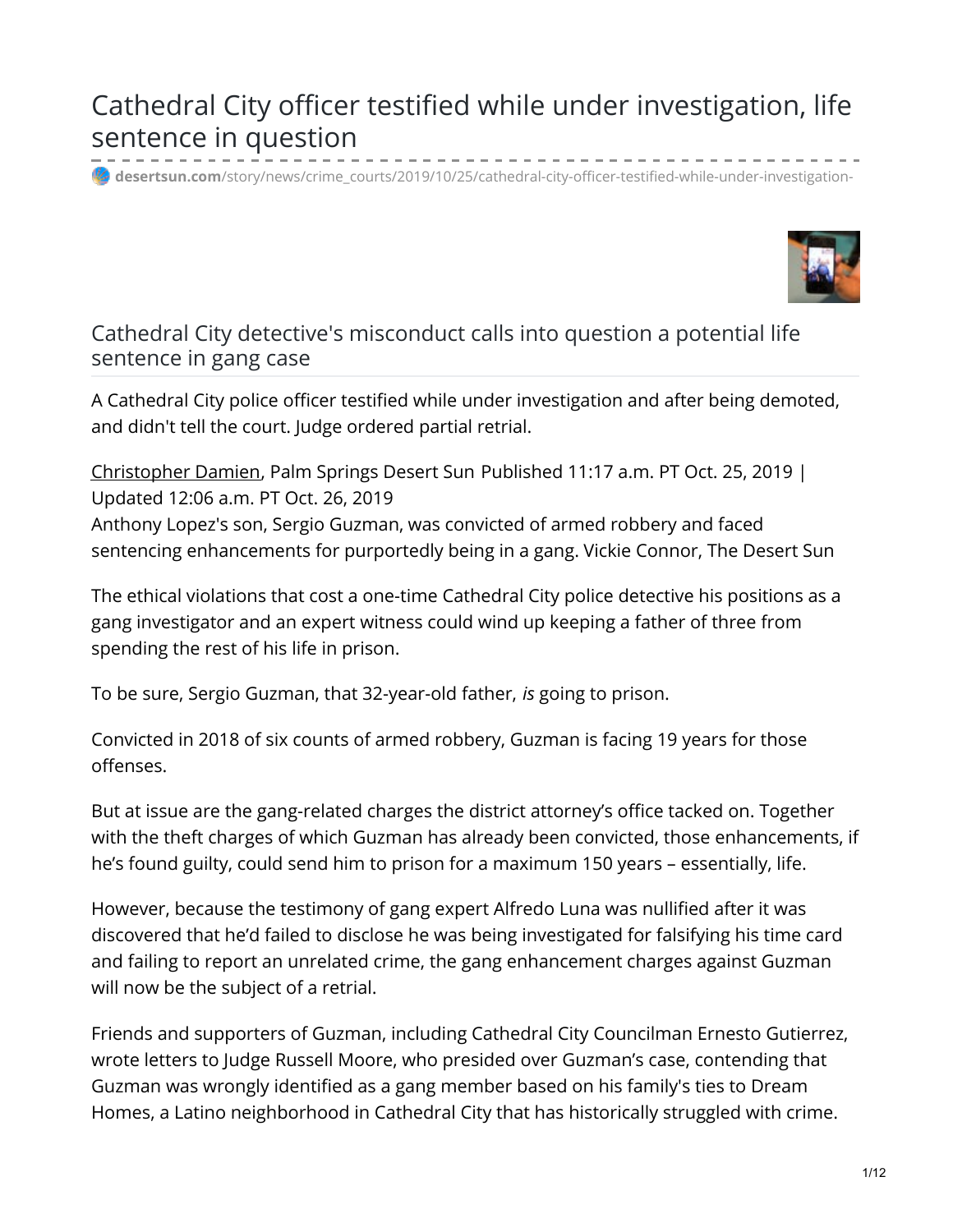Gutierrez said he has known Guzman since he was an infant and described him as a "really likable kid."

"As far as I knew him, he did not seem like a gang banger," Gutierrez said of Guzman. "I want to make sure he gets a fair trial and fair punishment. Not just for himself but for the family. The family suffers when our justice system is not working."

Joe Dahlstrom, co-founder and owner of the Paradigm Golf Group, worked closely with Guzman for years at the Cimarron Golf Resort, which is adjacent to the Dream Homes neighborhood.

He said Guzman worked jobs at the golf course since he was 16 and was "always really pleasant." Dahlstrom added that Guzman and his siblings were welcome at Dahlstrom's Palm Desert home: "If we thought there was even a little chance he was in a gang, this would have never been allowed."

"Let me get this straight, nobody was shot during the crime, and yet somebody could die in prison for this?" Dahlstrom said of Guzman's case. "If Sergio really did this, I think he should pay his dues, but a life sentence is outrageous."



Sergio Guzman, second from right, is pictured with family members at a wedding. Guzman faced a life sentence for robbery until the court was notified that the police officer who testified against him was under investigation. (Photo: Courtesy of Tony Lopez)

# **The People v. Sergio Guzman**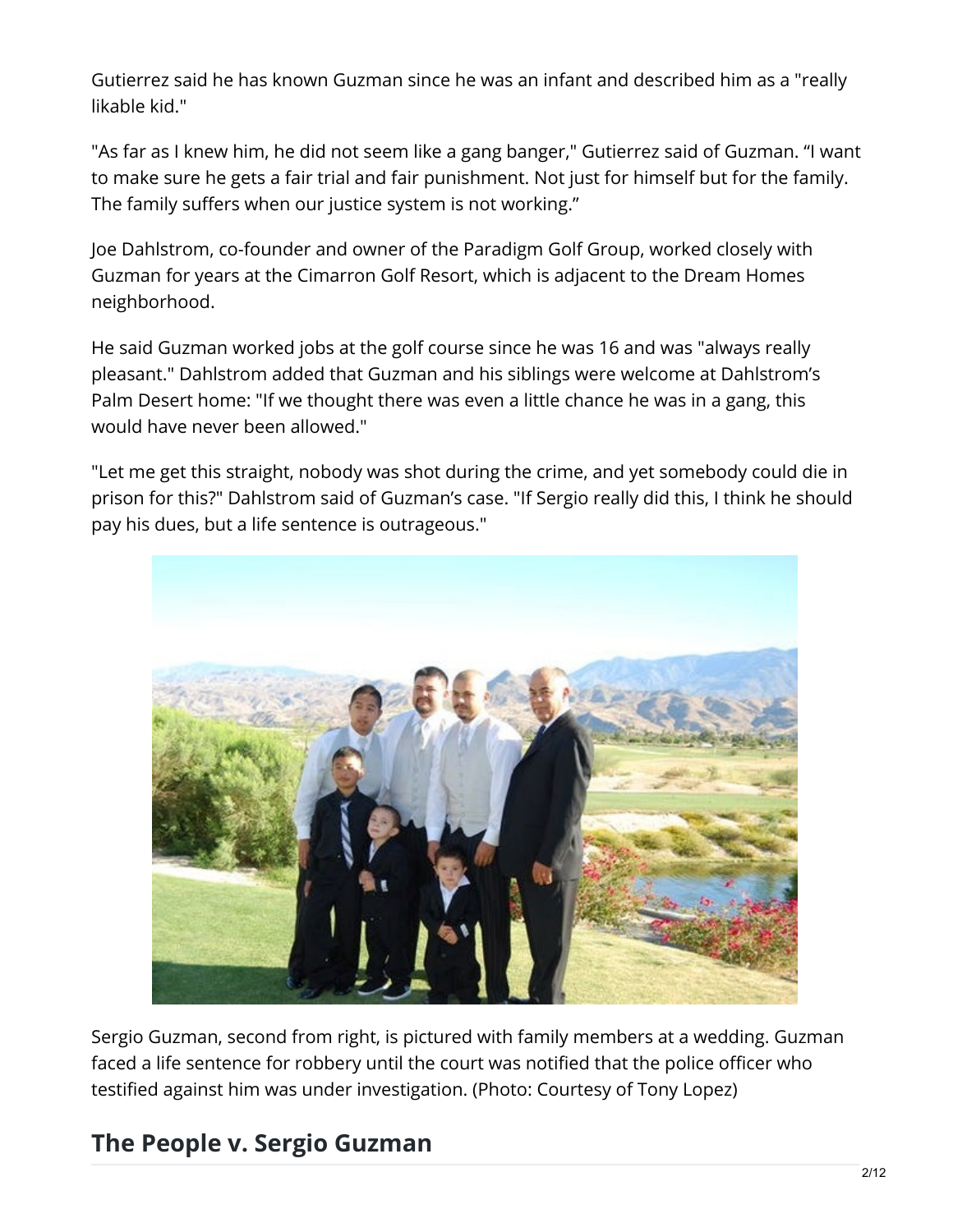According to a probation officer's report, Guzman joined a group of five people in an armed robbery spree in Cathedral City on Feb. 7, 2015. Police testified he drove the group in his father's Chevy truck.

One victim told police he was walking to his car when he noticed a black truck with several people inside driving in his direction. He asked them if they were looking for someone. They were armed, and one person identified himself as a gang member, the victimtold officers. When they found he had nothing they could steal, they beat him up, then drove away.



#### Buy Photo

A row of shopping carts sit in an empty lot in the Cathedral City, Calif. Dream Homes neighborhood on Tuesday, October 8, 2019. (Photo: Vickie Connor/The Desert Sun)

While Cathedral City police officers were interviewing that victim, they learned of a second assault about a mile away from the first.

According to the probation report, the group walked through the unlocked door of a home where about seven people were gathered playing video games and listening to music. A member of the group was armed with a sawed-off shotgun and confronted one of the occupants of the home. That person allegedly owed the brother of one of the suspects money for a drug debt. The suspect demanded payment, then struck the occupant and another person present.

Ultimately, the group left with \$40, a wallet, a jar of marijuana, a Samsung tablet, a couple of cell phones, an Xbox video game system and a television.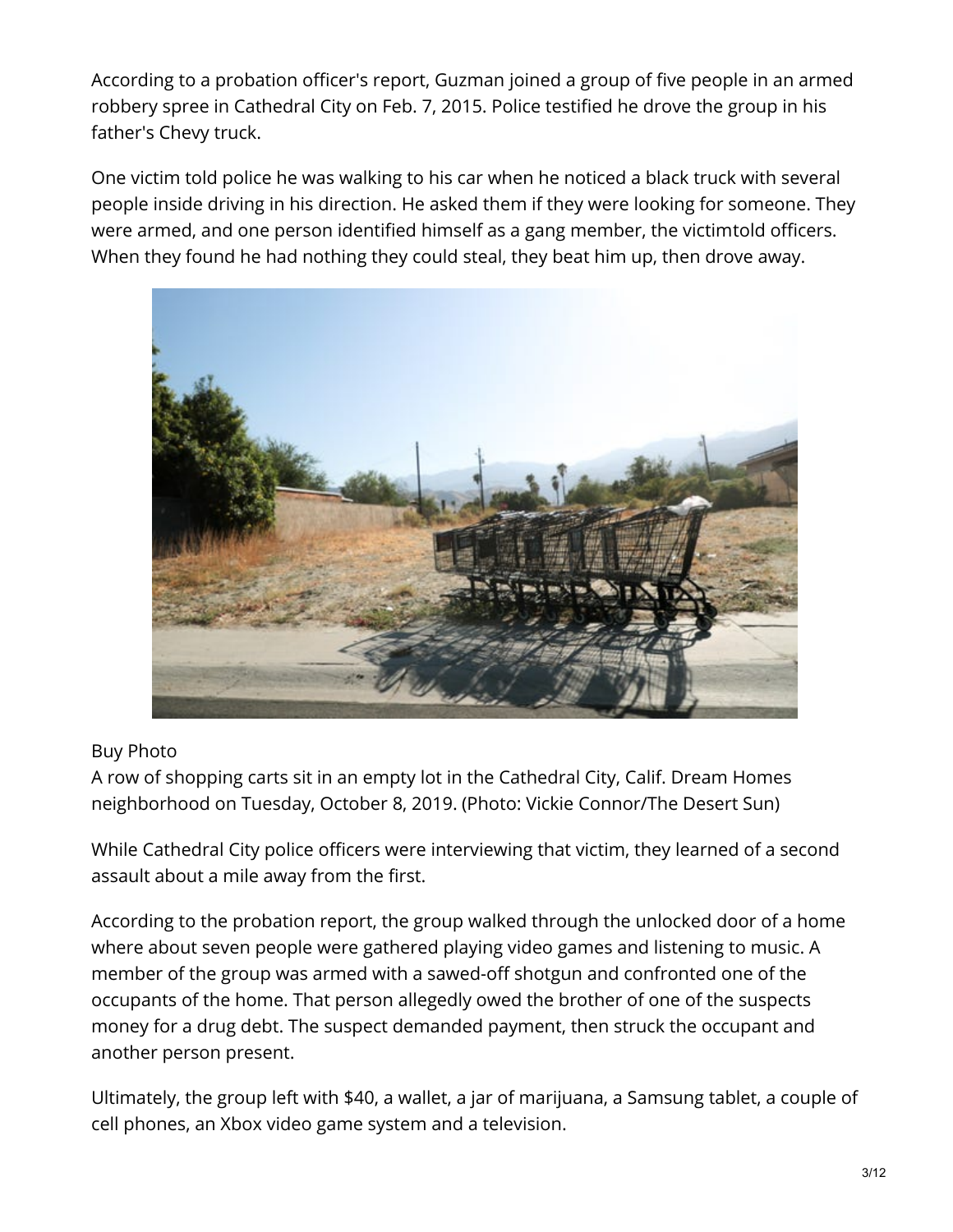Before they left, though, one of the suspects threatened to kill one of the occupants and his family if he told police about what happened, according to the report.

Soon after, Luna and other officers from various Coachella Valley law enforcement agencies found the truck, which was registered to Guzman's father, Tony Lopez. It matched the description provided by the victim at the first crime scene.



#### Buy Photo

Tony Lopez speaks with his son, Sergio Guzman, on the phone on Tuesday, October 8, 2019 in Cathedral City, Calif. Guzman was convicted of several counts of armed robbery and faced sentencing enhancements for purportedly being in a gang. (Photo: Vickie Connor/The Desert Sun)

The officers pursued the truck a short distance until it drove into an open desert area near Desert Hot Springs and the group inside fled on foot.

Investigators issued a warrant for Guzman, and about a month later he was arrested in and extradited from Florida, where he'd been staying with his parents.

Between the beatings, the guns, the threats, and the talk of gangs, Guzman and two other men, Elijah Hall and Anthony Torres, were each charged with several felony counts of robbery with gang enhancements. Two other defendants pleaded guilty; one has since been released and another is eligible for parole in 2021.

Choosing to take their cases to trial, Guzman, Hall and Torres all faced some version of a life sentence, if convicted.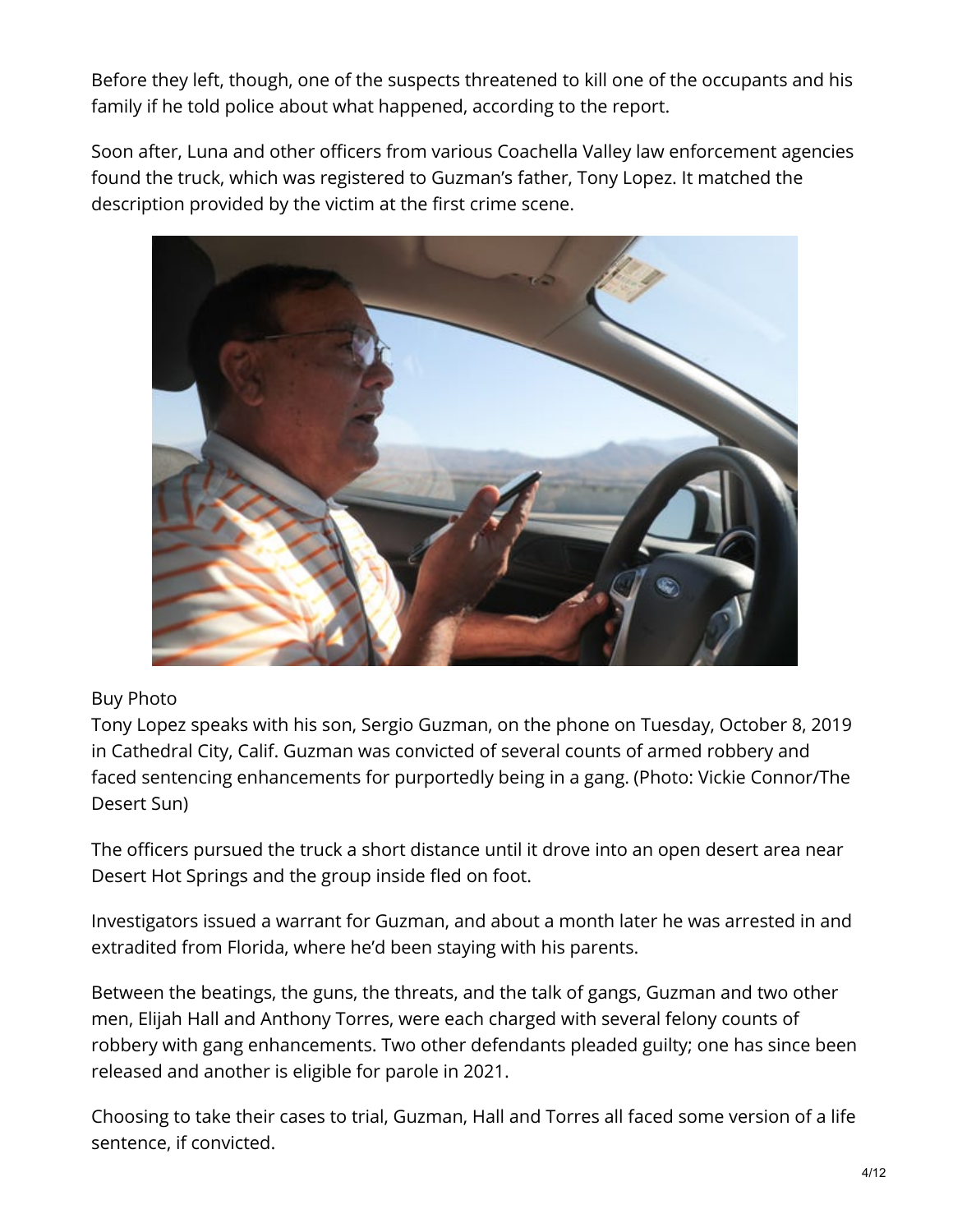During Guzman's trial, Luna, the Cathedral City police officer, testified as an expert witness that Guzman's crimes were committed on behalf of Barrio Dream Homes, a gang Luna said has terrorized the blue-collar Latino neighborhood in western Cathedral City for decades. According to a 2017 injunction update from the district attorney's office, the gang had about two dozen members.

Guzman pleaded not guilty to the thefts, and denied being a member of a gang.

# **Expert testimony**

A significant amount of Luna's testimony was spent explaining to the jury how gang experts determine gang membership.

Luna testified that information is collected from suspects who associate with gangs and is recorded on field information cards, forms that officers fill out to document incidents that indicate gang affiliation.

Luna said he also based his determination on "predicate acts," previous crimes that law enforcement connected to the gang in other criminal cases.

And, at times, Luna said, defendants "self admit" their gang membership to him or other officers.

In this instance, Luna said he used a "totality of everything" approach to determine Guzman was a gang associate.

Alfredo Luna receives an award from the Cathedral City Police Department in 2017. (Photo: Cathedral City Police Department)

He said "one of the issues" with Guzman was that he did not admit he was in a gang when he was arrested, and there were no field identification cards or other "documentation" on him.

Also, Luna could not prove that a baseball cap found in the abandoned truck, emblazoned with a "D" insignia and associated with the Dream Homes gang,belonged to Guzman. But Luna did say that Guzman has a "D" tattooed on his chest that he believes represents Dream Homes. Defense attorney Leonard Cravens argued the tattoo was a reference to a wrestler Guzman was a fan of.



According to Luna, Guzman was "en route" to becoming a member of a criminal street gang, and the crimes he was accused of were committed for its benefit.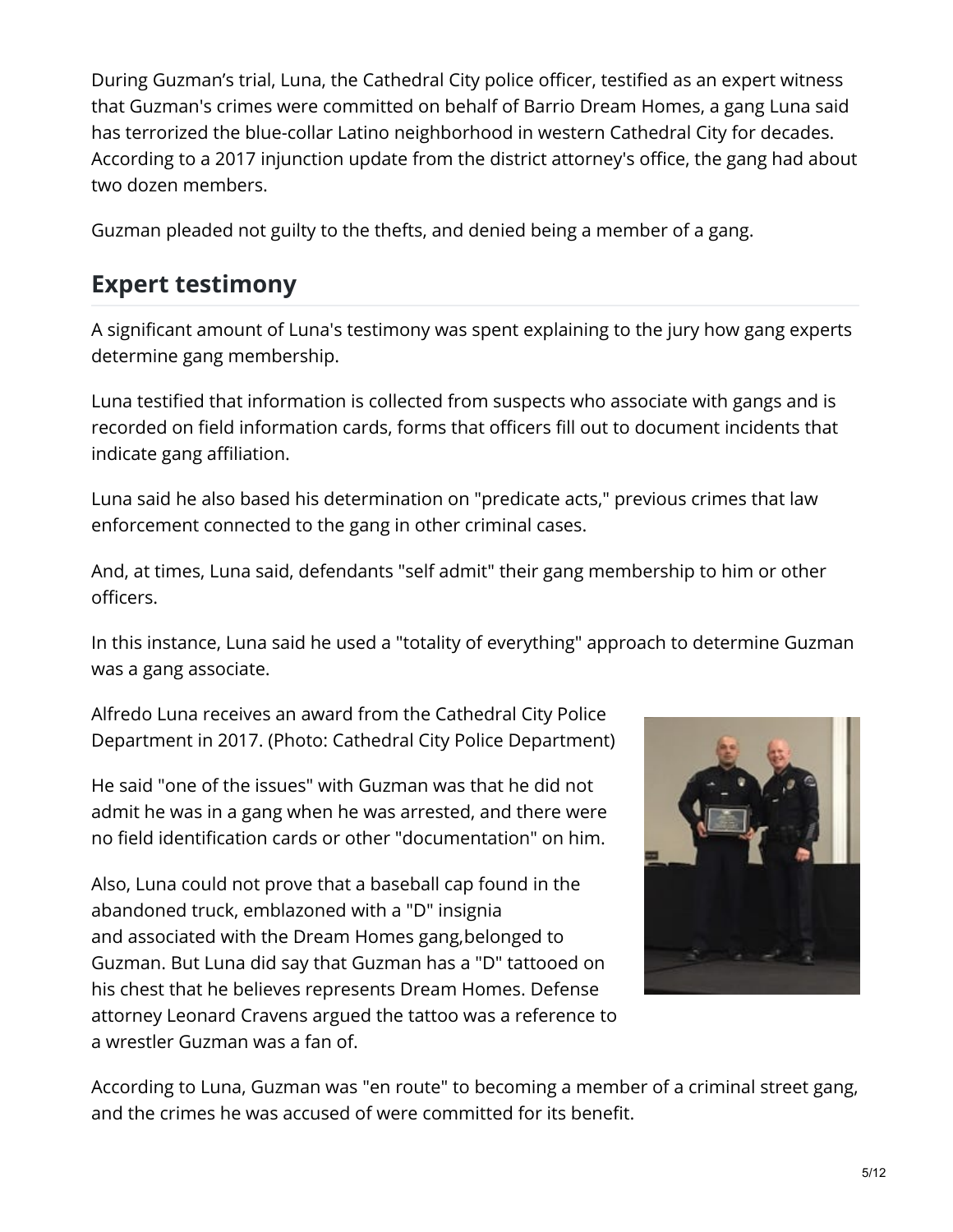"I came to the opinion that I believe that he was en route to becoming an active member but based on the limited information that I was able to find on him as far as documentation, I felt it more appropriate at this time to list him as an associate rather than an active gang member," Luna testified.

When asked by Guzman's attorney what it means to be an associate of a gang, Luna responded, according to trial transcripts:

"... it's somebody who is on their way to wanting to be a gang member, so somebody who is up-and-coming, somebody who is trying to prove himself to the gang. They're on, I guess, the criminal career path to becoming a gang member."

Also, as part of his questioning, Guzman's attorney asked Luna why he was no longer a detective, as he was introduced during testimony as an officer. Luna responded that the police department had "time limits on special assignments."

On June 12, 2018, nearly a month after Guzman's trial began, a jury found him guilty of all the theft counts and gang-related enhancements. He was scheduled for sentencing in July.

### **What is a gang?**

In California, it's a crime to participate in a criminal street gang, and prosecutors can impose additional penalties if they prove a defendant committed crimes on a gang's behalf.

The California Street Terrorism Enforcement and Prevention Act of 1988 established many of the standards for prosecuting defendants for gang participation or adding gang sentencing enhancements to their charges.

According to state law, a criminal street gang is a group of three or more people with a common name or symbol, who commit crimes and engage in a "pattern of criminal gang activity."

Moore, the judge who presided over Guzman's initial trial and who threw out his gangrelated convictions in favor of a retrial on those charges, stated in his decision that it "is very difficult if not impossible to prove the gang enhancement without the testimony of an expert witness."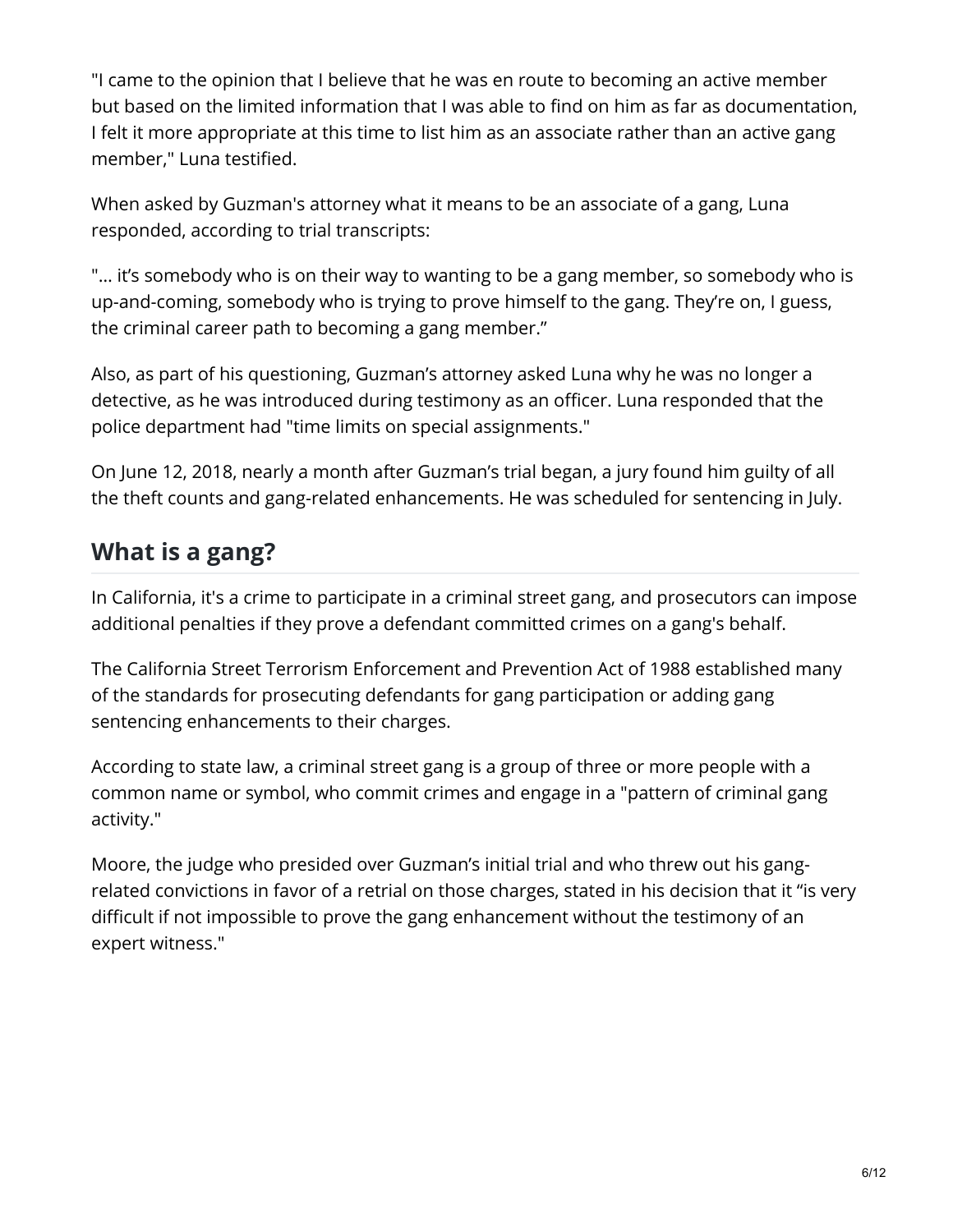

#### Buy Photo

Riverside County Superior Court Judge Russell Moore ruled that Sergio Guzman's gang charges should be subject to retrial. Moore wrote that the jury should have been made aware that Alfredo Luna, the expert witness in Guzman's trial, had been removed from the gang unit for lying on his time cards and was under investigation for allegedly failing to report child abuse. (Photo: Jay Calderon/The Desert Sun)

Lisa Taylor-Austin, a counselor working in private practice in Connecticut who often testifies as a forensic expert witness in gang-related cases, said being a gang expert requires decades of "specialized training, skill, knowledge, experience and education."

As a school counselor in the 1980s and 1990s, Taylor-Austin often found herself counseling students who were members of the Crips, Bloods and Sur 13, some of Los Angeles' most notorious gangs.

She began studying them and eventually was teaching classes on gangs. Before long, Taylor-Austin was providing testimony in criminal trials around the nation as an expert witness related to gang membership.

Gang experts, Taylor-Austin said, are used in trials to explain to the jury the culture, structure and psychology of gangs.

Taylor-Austin said gang membership is dynamic, people join and leave. Sometimes police officers are not aware of these dynamics, she said.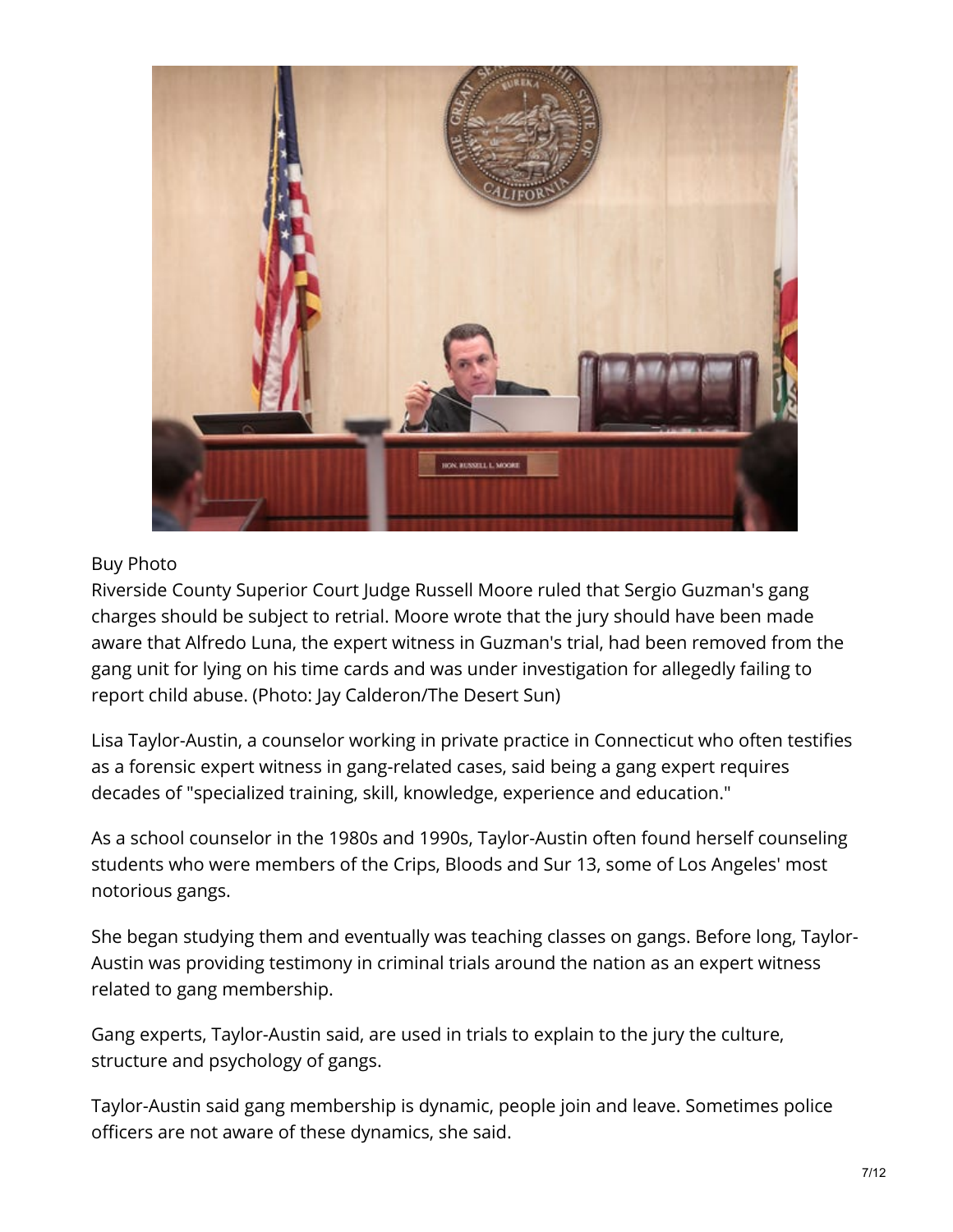"If someone is facing an extra 10, 20 years or life in prison," Taylor-Austin said, "it is important for the jury to fully understand the situation and dynamics."

Without this guidance, Taylor-Austin said, the jury can make a misguided decision.

"An expert witness must be impartial and testify to the facts in the case," Taylor-Austin said. "They should not have any vested interest in the outcome."

# **Accusations against Luna**

On July 26, 2018, a day before Guzman was to be sentenced, Amy Lofthouse, the prosecutor, told Moore and the defense team that Luna "is currently under criminal investigation for potential misdemeanor violations of the mandatory reporting laws."

He had been accused of failing to report an instance of child abuse, a potential violation because a police officer is required by law to report child abuse.

Lofthouse also said that Luna "was under internal investigation at his agency during the time he testified."

The attorneys discussed the disclosure with the judge and Guzman's sentencing hearing was called off.

That's when Leonard Cravens, Guzman's defense attorney, began to dig, filing multiple requests for information about the internal investigations involving Luna.

Steven Sherman, an attorney for the Cathedral City Police Department, tried to block Cravens' requests, calling them "invasive" and part of a "totally irrelevant fishing expedition."

"Like the entire trial, this motion is a waste of tax payer money," Sherman wrote in one response.

According to disciplinary records obtained by The Desert Sun, on Wednesday, Sept. 6, 2017, two detectives observed Luna arrive 30 to 45 minutes late for his shift. Luna was also seen leaving hours early on the same day.

His normal shift, according to the record, was 2 p.m. to midnight. But, he left sometime between 7 and 8 p.m. Luna later filled out his time card claiming he worked a complete shift.

"When confronted with the fact that he didn't make up the time elsewhere and didn't get permission from his supervisor to adjust his schedule, Luna said he then just made a mistake on his time sheet," according to the disciplinary records.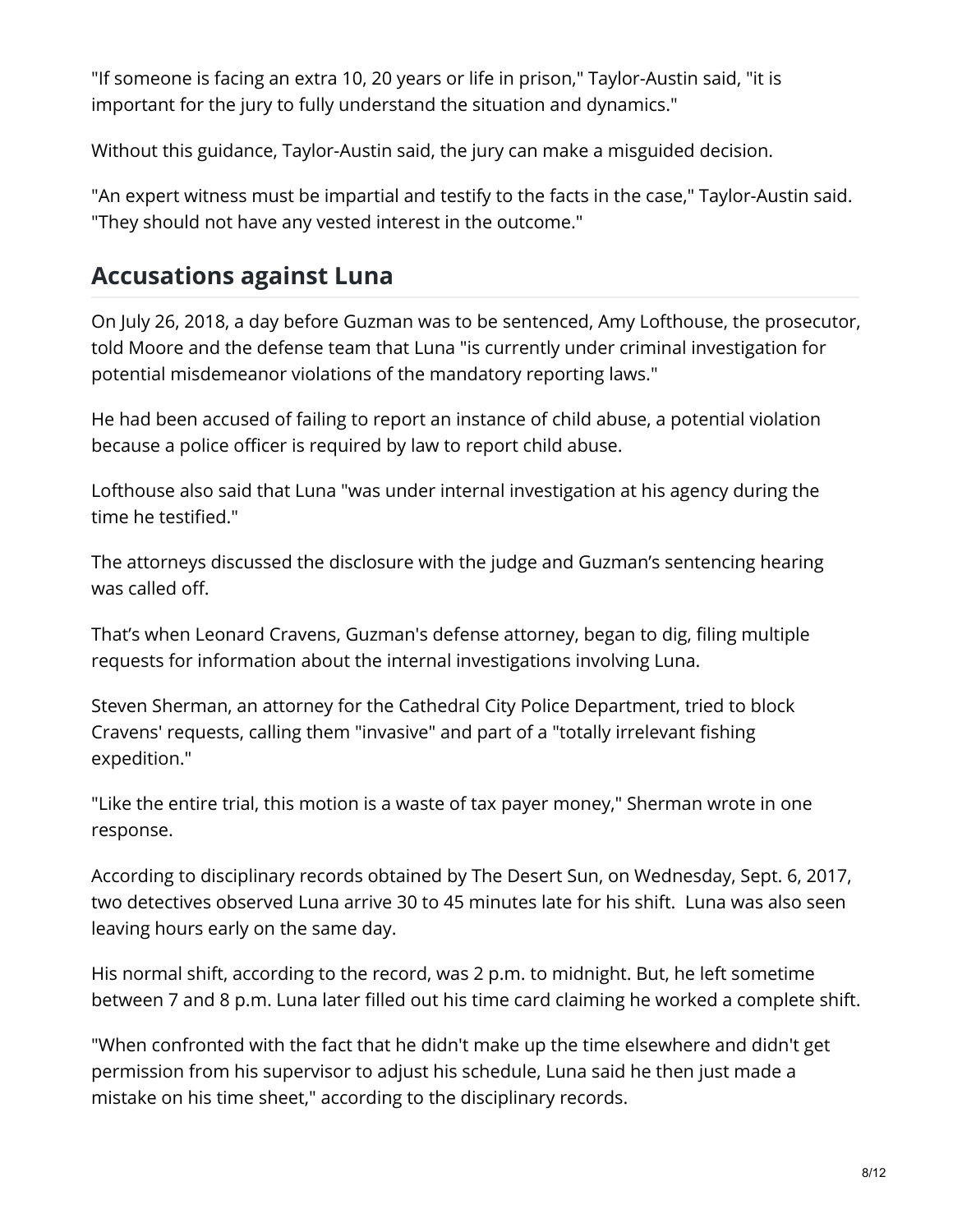On Dec. 18, 2017, an internal affairs investigation found that Luna had violated department rules against unexcused absence, unauthorized leave and accurate submission of payroll records. He was found to have violated the department's ethics, conduct, performance and attendance codes by falsifying work-related materials. He also claimed to have "skimmed through" the city's policy on timekeeping, which amounted to another violation.

On Feb. 22, 2018, Travis Walker, Cathedral City's police chief, wrote a memo informing Luna he would be suspended for 72 hours, would receive a six-month pay reduction and would be removed from the Cathedral City Gang Unit.

The second internal affairs investigation into Luna's alleged misconduct – failing to report child abuse – started on April 16, 2018, according to a DA's office filing. It would continue through Guzman's trial until the end of June 2018.

Travis Walker, police chief of Cathedral City, demoted Luna and removed him from the gang task force months before Sergio Guzman's 2018 trial. (Photo: Courtesy of Cathedral City)

In May 2019, during a call with The Desert Sun, Walker said Luna's employment with the police department ended Jan. 7, 2019. He added that Luna's departure was not related to the dishonesty disclosure, but he would not provide more information. City Manager Charlie McClendon, however, said Luna was terminated.



No charges have been filed against Luna as of Oct. 22. Luna did not respond to a request for comment from The Desert Sun.

In September, Cravens filed a motion requesting that Guzman receive a new trial, specifically for the gang-related charges. He argued that his client was "kept in the dark" about how the prosecution's expert witness "was suspended from his department for moral turpitude violations that happened before the trial."

"The Cathedral City Police Department knew of such evidence before the trial and were investigating said evidence before, during, and after the trial," Cravens wrote. "How is cheating on your time card not relevant to your believability on the witness stand? And, how is not filing a police report related to child abuse not relevant to your believability on the witness stand?"

On Oct. 9, 2019, Moore granted Cravens' request.

"I think you're very, very lucky," Moore said to Guzman in granting the retrial. "Five out of 10 judges would not have done what I've done. Five out of 10 would have. All 10 would have been right."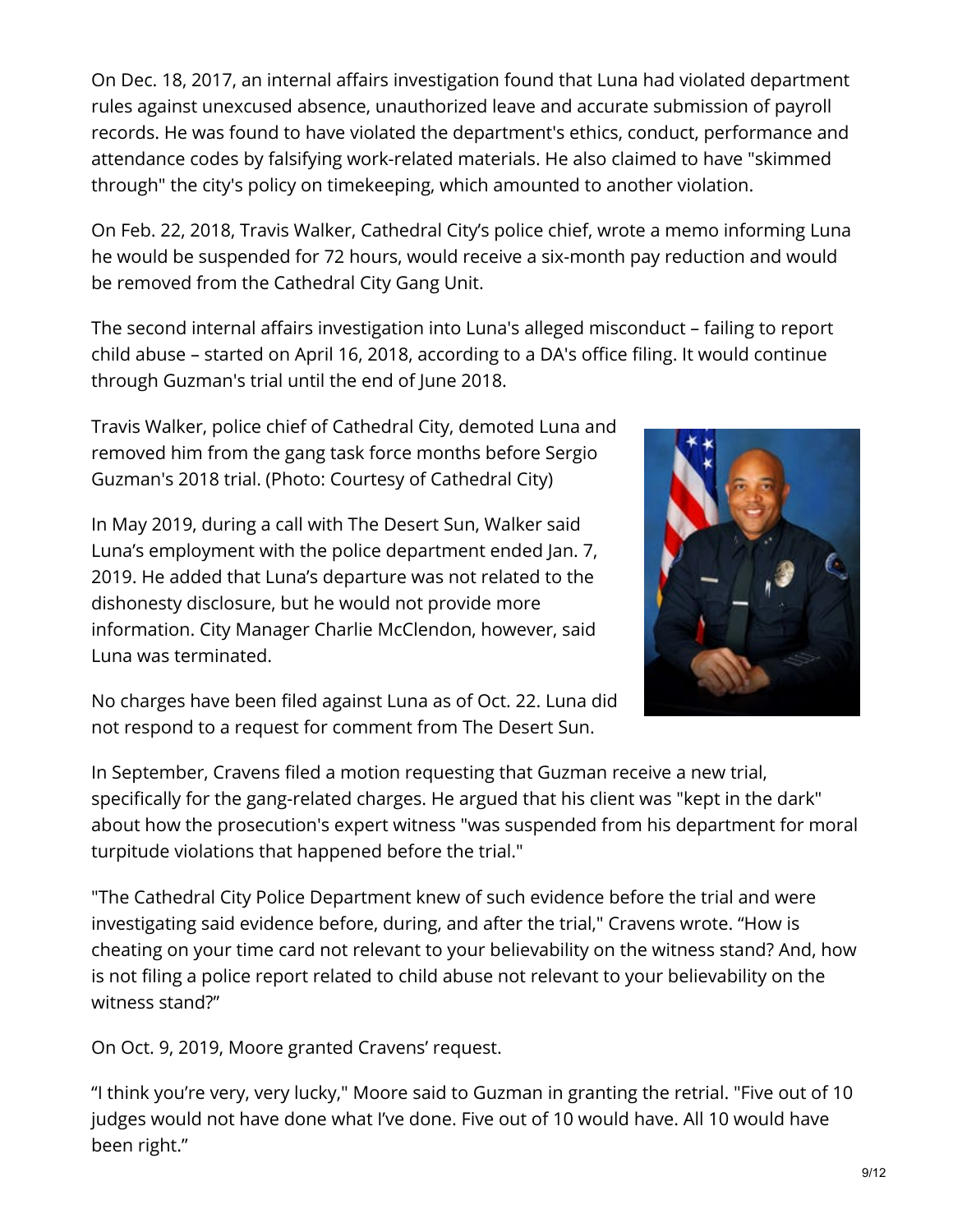A new trial date has yet to be set.

### **What is an associate?**

Tony Lopez, Guzman's father, believes it's a miracle the DA's office disclosed Luna's disciplinary issues to the court the day before his son was sentenced.

A devout Catholic who raised his three children with his wife, Rosie Rodriguez, near Cathedral City's Dream Homes neighborhood, Lopez said he speaks with his son by phone from the jail every day.

Lopez and Rodriguez said Sergio has told them he wants to get out and help his parents like he used to. Growing up, they said Sergio would come with them to the golf course after school and on weekends when they would work until 1 or 2 a.m. He'd wash dishes, take out the trash, helping his parents however he could during their long hours of work.



#### Buy Photo

Tony Lopez poses for a photo at Cimarron Golf Resort on Tuesday, October 8, 2019 in Cathedral City, Calif. Lopez and his son, Sergio Guzman used to work at the resort. Guzman was convicted of several counts of armed robbery and faced sentencing enhancements for purportedly being in a gang. (Photo: Vickie Connor/The Desert Sun)

When there was downtime, he'd play golf, Rodriguez said. She couldn't say exactly how old he was when he first started playing, but he started competing in tournaments at a young age.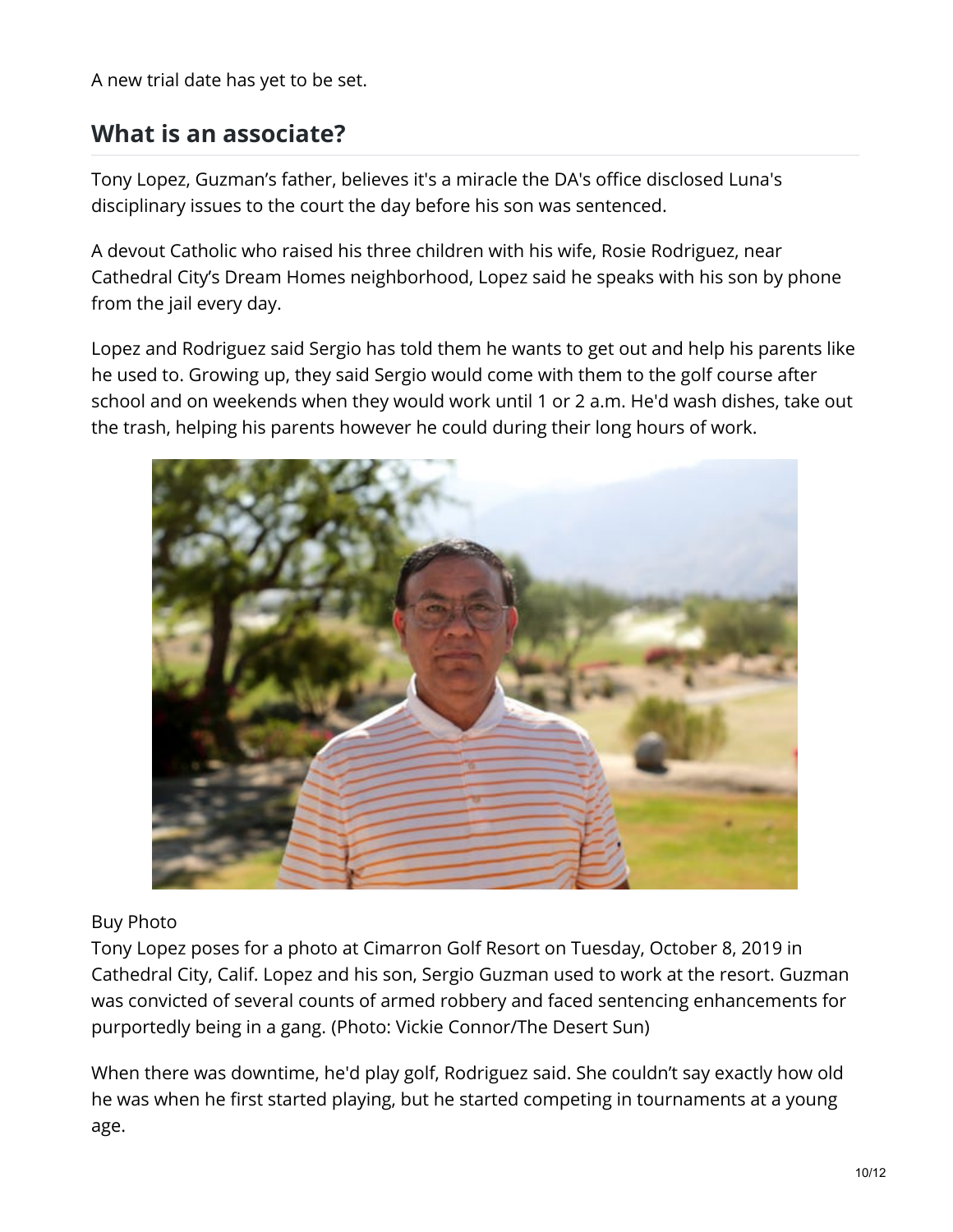Since Guzman was arrested in 2015, his parents have been caring for two of his children in Florida, where Lopez got a job managing a golf course in Palm Beach. Guzman can hardly believe that his kids are now playing golf, Rodriguez said, like he did when he was a kid.

Tony Lopez said his faith in miracles is matched by his belief that his son has never been a member of Barrio Dream Homes.

Guzman, who has been jailed since his 2015 arrest, continues to deny that he has ever been an associate or a member of the gang.

He appeared to be in good health during a September jailhouse interview with The Desert Sun, and said he's staying positive and trying to improve his education while in jail. He said he misses his children and he's thankful for the continued support of his parents.



Sergio Guzman during a family paint fight. Guzman was convicted of participating in a criminal street gang, family and friends say he's never been a member of a gang. (Photo: Courtesy of Tony Lopez)

He said he remembers Luna's testimony well and questions his conviction as an "associate."

"What does it mean to be an associate?" Guzman asked from behind the glass of the visiting area. "Am I an associate if I happen to work with a guy who's in a gang? I've lived all over Coachella Valley all my life, does that mean I'm an associate of a gang?"

Dig Deeper